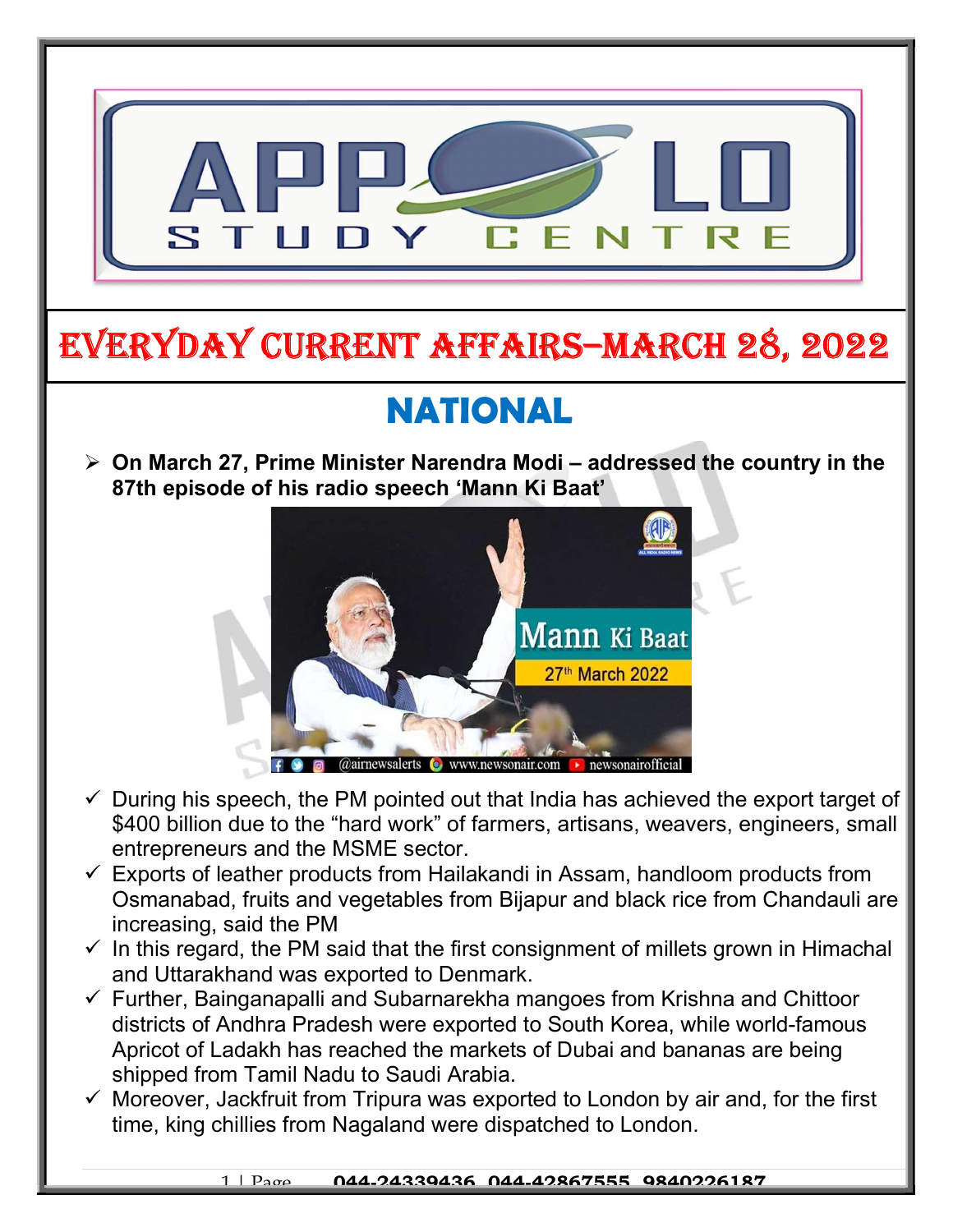- $\checkmark$  Similarly, the first consignment of Bhalia wheat was exported from Gujarat to Kenya and Sri Lanka
- $\checkmark$  PM Modi also said that the Ayush manufacturing industry has grown exponentially from Rs 22,000 crore six years ago to Rs 1,40,000 crore
- $\checkmark$  Referencing the Government e-Market (GeM portal), the PM said that during the past year, the government had purchased items worth over one lakh crore rupees through the portal.
- $\checkmark$  Mentioning that World Health Day will be observed on April 7, the PM said that like most people he was astonished to see the agility of the 126-year-old guru and Padma awardee from Varanasi, Baba Sivanand
- $\checkmark$  The Prime Minister also praised the work of Swachhagrahis (cleanliness warriors) – Chandrakishore Patil from Nashik who cleans trash from the banks of Godavari and Rahul Maharana of Puri who collects plastic waste from pilgrimage sites in the city
- $\checkmark$  He also mentioned about Mupattam Sri Narayanan of Kerala, who started a project called 'Pots for water of life' and distributed earthen pots so that animals and birds do not face water problems during summer
- $\checkmark$  The PM quoted Arun Krishnamurthy from Chennai, who has cleaned 150 ponds and lakes, and Rohan Kale of Maharashtra, who is running a campaign to preserve hundreds of step-wells in Maharashtra
- $\checkmark$  PM Modi further said that the government will celebrate the birth anniversary of Mahatma Phule on April 11 and that of Babasaheb Ambedkar on April 14
- $\checkmark$  The first episode of Mann Ki Baat was broadcast on October 3, 2014.
- $\triangleright$  The Centre has told the Supreme Court that states can grant minority status to Hindus if they are not in a majority and are unable to avail of several Central schemes meant for the minorities.
- $\checkmark$  The Centre's affidavit maintained that notification of any community specific to a state as a minority comes under the purview of the state concerned
- $\checkmark$  To illustrate this, the Centre pointed out that the Maharashtra government notified Jews as a minority community in 2016 and the Karnataka government notified Urdu, Telugu, Tamil, Malayalam, Marathi, Tulu, Lamani, Hindi, Konkani and Gujarati languages as minority languages
- $\checkmark$  The central government filed its affidavit in response to a petition by Delhi BJP leader Ashwini Kumar Upadhyay
- $\checkmark$  The petitioner has challenged the validity of Section 2(f) of the National Commission for Minority Educational Institutions (NCMEI) Act, 2004
- $\checkmark$  The Section 2(f) of the NCMEI Act empowers the Centre to identify and notify minority communities in India.
- $\checkmark$  Further, under Section 2(c) of the National Commission for Minorities Act, 1992, the Centre had in 1993 notified five communities — Muslims, Sikhs, Buddhists, Parsis and Christians — as minorities.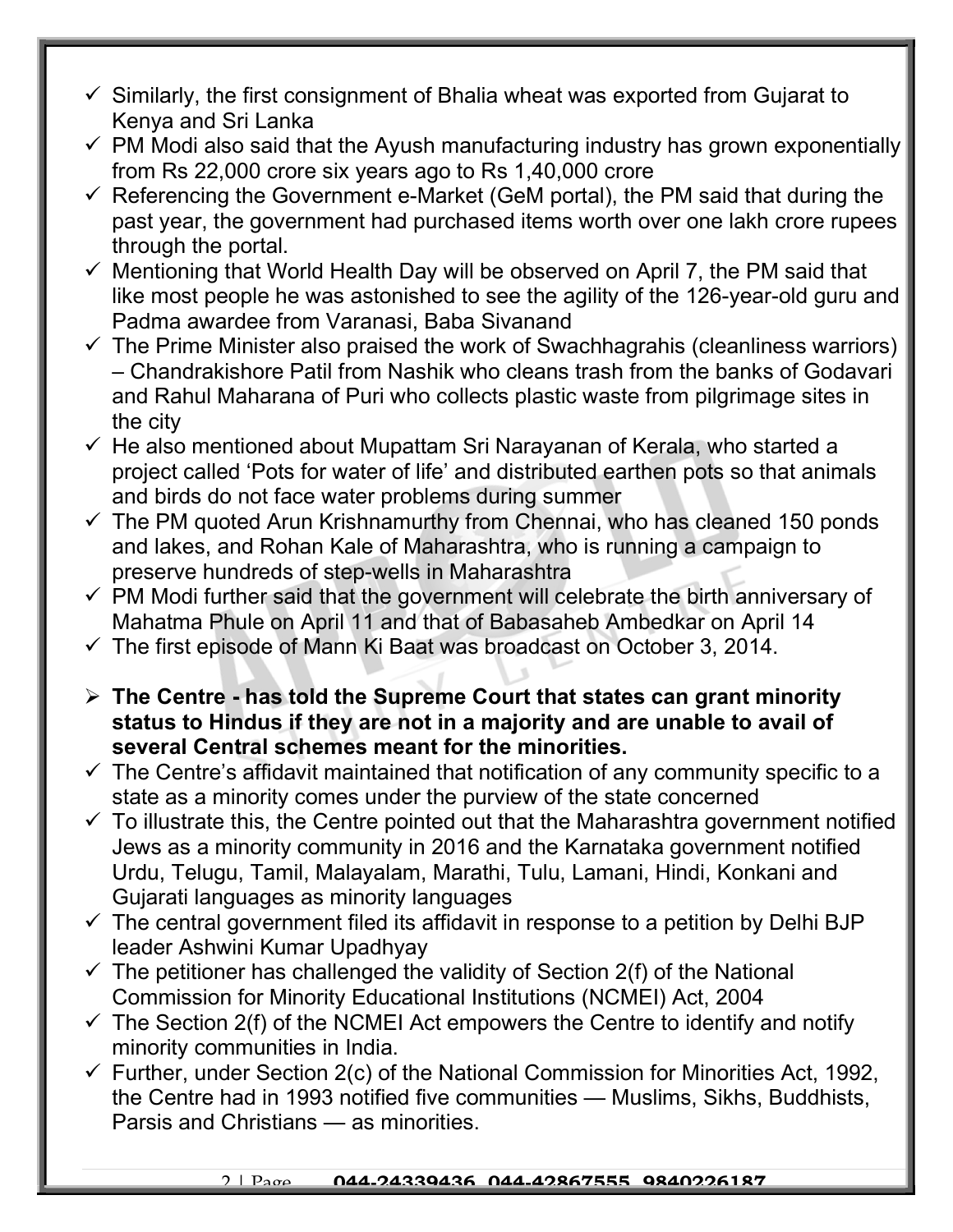- $\checkmark$  The petition stated that Hindus are merely 1% in Ladakh, 2.75% in Mizoram, 2.77% in Lakshadweep, 4% in Jammu and Kashmir, 8.74% in Nagaland, 11.52% in Meghalaya, 29% in Arunachal Pradesh, 38.49% in Punjab, and 41.29% in Manipur.
- $\checkmark$  The subject of identification of minority communities is in the Concurrent List of the Constitution
- $\checkmark$  Hence, both the Centre and the states have the power to legislate to confer minority status on certain religious or linguistic communities which are in minority in the country or a particular state.
- After a two-year gap, the 43-day annual Amarnath Yatra will commence on June 30, with strict adherence to Covid-19 protocols
- $\checkmark$  This was announced by the Jammu and Kashmir administration on March 27
- $\checkmark$  In 2020 and 2021, the annual pilgrimage was conducted symbolically with just the priests taking the holy mace to the Amarnath shrine .
- $\checkmark$  This year, the Yatra would begin from both routes the Pahalgam track in Anantnag district and the Baltal route in Ganderbal district.
- $\checkmark$  The board has fixed the daily pilgrim cap at 20,000 (10,000 per route), excluding devotees travelling by helicopter.
- $\checkmark$  The online registration for pilgrims will begin on April 11.
- $\triangleright$  The latest genome sequencing by CSIR-Neeri has found Omicron subvariant BA.2 (Clade 21L) as the dominant variant in Covid positive samples collected from Vidarbha and Tamil Nadu .
- $\checkmark$  Clade is a genotypic term and used in scientific terminology to understand the characteristics of a variant.
- $\checkmark$  Currently, the BA.2 belonging to Clade 21L is seen as dominant in most parts of the world
- $\checkmark$  Omicron belongs to Clade 21M, thus its sub-variants are further classified as BA.2 (21L) and BA.1 (21K).
- $\checkmark$  Until recently, Omicron lineages belonging to Clade 21M were majorly seen in samples processed at the Neeri lab.
- $\checkmark$  The Neeri study showed the percentage share of BA.2 (Clade 21L) at 77.58% and B.1.1.529 (Clade 21L) at 22.41%.
- $\checkmark$  This was the 15th series of genome sequencing undertaken at Neeri since early January.
- $\checkmark$  The latest batch comprised 58 SarsCov2 samples from six districts of Vidarbha and Tamil Nadu collected between March 15 and 25.

## INDIA AND OTHER COUNTRIES

 $\triangleright$  India and Maldives - signed agreements for cooperation in education, health and capacity-building during foreign minister S Jaishankar's ongoing visit to the country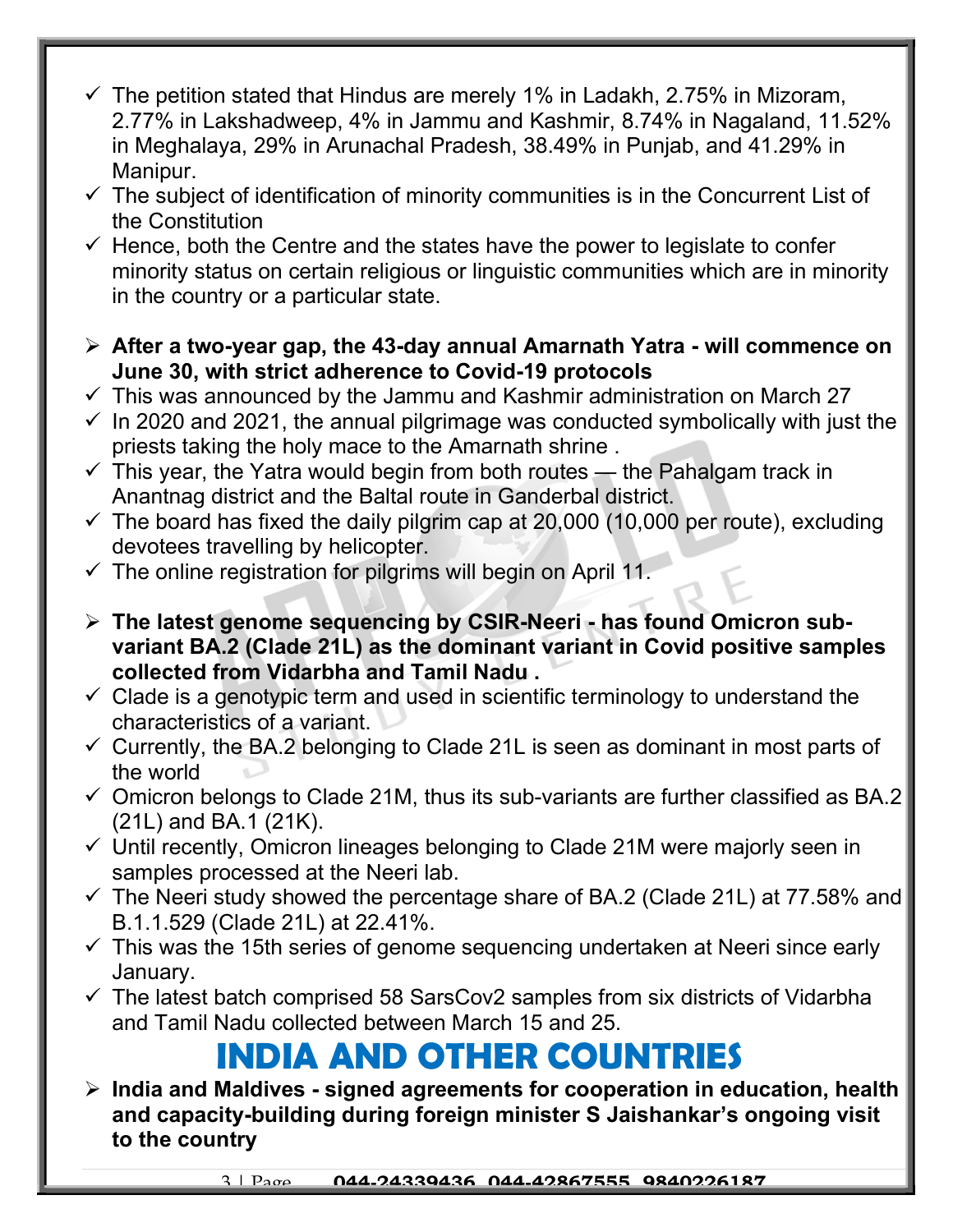

- $\checkmark$  Jaishankar also handed over India's expanded coastal radar system, comprising 10 radar systems, to Maldives for strengthening security in the region.
	- $\checkmark$  He described the radar system as a product of MEA-Navy partnership for regional security and an example of India's 'SAGAR' and 'Neighbourhood First' policies.
- $\checkmark$  India and Maldives also inaugurated the National College of Policing and Law Enforcement, an India-funded project.
	- $\checkmark$  This was the first college of this capacity, dedicated to the training of the police and the law enforcement, to be built in the Maldives.
	- $\checkmark$  It is also the largest grant project funded by the Indian government in the Maldives, barring the Greater Male connectivity project
- $\checkmark$  Further, both the countries signed agreement for connectivity between India's National Knowledge Network and the Maldives' Higher Education Network.
	- $\checkmark$  Under the agreement, 1500+ Indian Institutes, Universities and centres of learning from Singapore, Europe and the US are connected to Maldives via India's National Knowledge Network
	- $\checkmark$  In this regard, the peering agreement was signed between the Maldives' National Centre for Information Technology (NCIT) and National Informatics Centre (NIC).
	- $\checkmark$  A peering agreement is an agreement between two network administrators to share data routing responsibilities across multiple networks.
- $\checkmark$  National Knowledge Network is a multi-gigabit national research and education network
	- $\checkmark$  It has been developed to provide a unified high speed network backbone for educational and research institutions in India.
	- $\checkmark$  The network is managed by the National Informatics Centre (NIC).
- External Affair Minister S Jaishankar is in the Maldives for a two-day visit from March 26 to March 27 after he got an invite from his Maldivian counterpart, Abdulla Shahid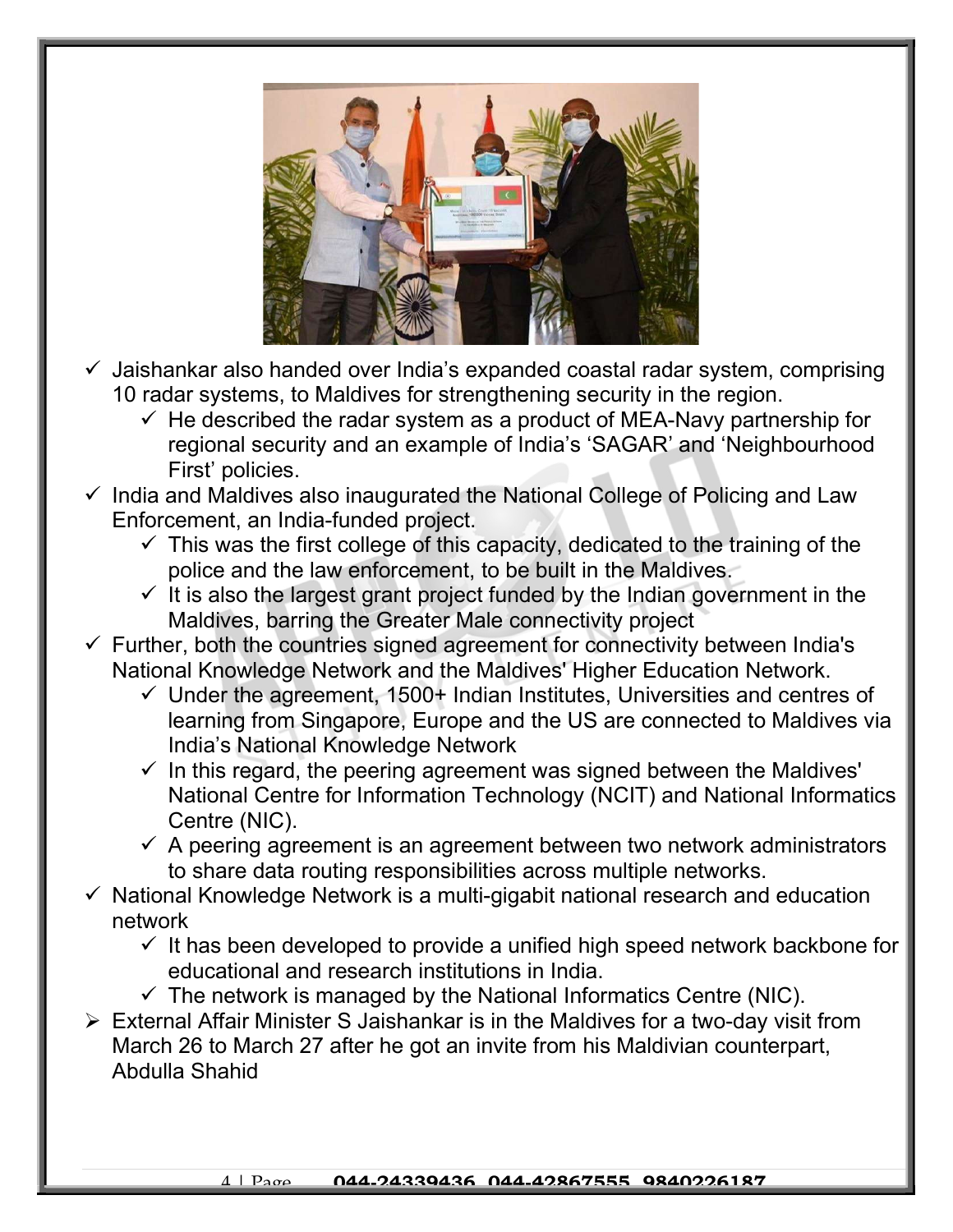- $\triangleright$  The details of the free trade agreement (FTA) between India and UAE, CEPA - were unveiled on March 27 during commerce & industry minister Piyush Goyal's visit to the Emirates
- $\checkmark$  Accordingly, India is set to lower import duty on dates, metals, cement, cooking gas and crude oil from the UAE as part of the FTA that is expected to be implemented from May.



- $\checkmark$  India will lower tariffs on all but 1,157 items, or 9.7% of the products, while UAE will exclude 0. 7% of the goods from the trade agreement.
- $\checkmark$  India intends to remove import duty on almost two-thirds of its products under the Comprehensive Economic Partnership Agreement (CEPA) with the UAE.
- $\checkmark$  In contrast, its trade partner will immediately lower tariffs on over 80% of the goods.
- $\checkmark$  Further, India will eliminate tariffs on another 18% goods over the next five to seven years with the concession to be extended to another 2% products in 10 years.
- $\checkmark$  The FTA is likely to benefit about \$26 billion worth of Indian products that are subjected to 5% import duty by the UAE.
- $\checkmark$  Overall, the UAE is offering duty elimination on over 97% of its tariff lines which account for 99% of Indian exports to the Emirates in value terms.
- $\checkmark$  The immediate duty-free access for Indian goods is expected to benefit gems and jewellery, textiles, agricultural & fish products, leather, footwear, sport goods and pharma.
- $\checkmark$  For the first time, there is a separate section of pharma to facilitate the export of Indian generic medicines.
- $\checkmark$  These drugs are expected to get automatic registration and marketing authorisation in the UAE for products with regulatory approvals from the US, Australia, the EU, Canada, Japan and the UK.
- $\checkmark$  Meanwhile, Information & broadcasting minister Anurag Thakur launched an international project by name 'Training for Emirates Jobs And Skills' (Tejas)
- $\checkmark$  The new project aimed at creating pathways to enable the Indian workforce to be equipped with the skills needed to meet market requirements in the UAE.
- $\checkmark$  Tejas aims at creating a 10,000-strong Indian workforce in the UAE during the initial phase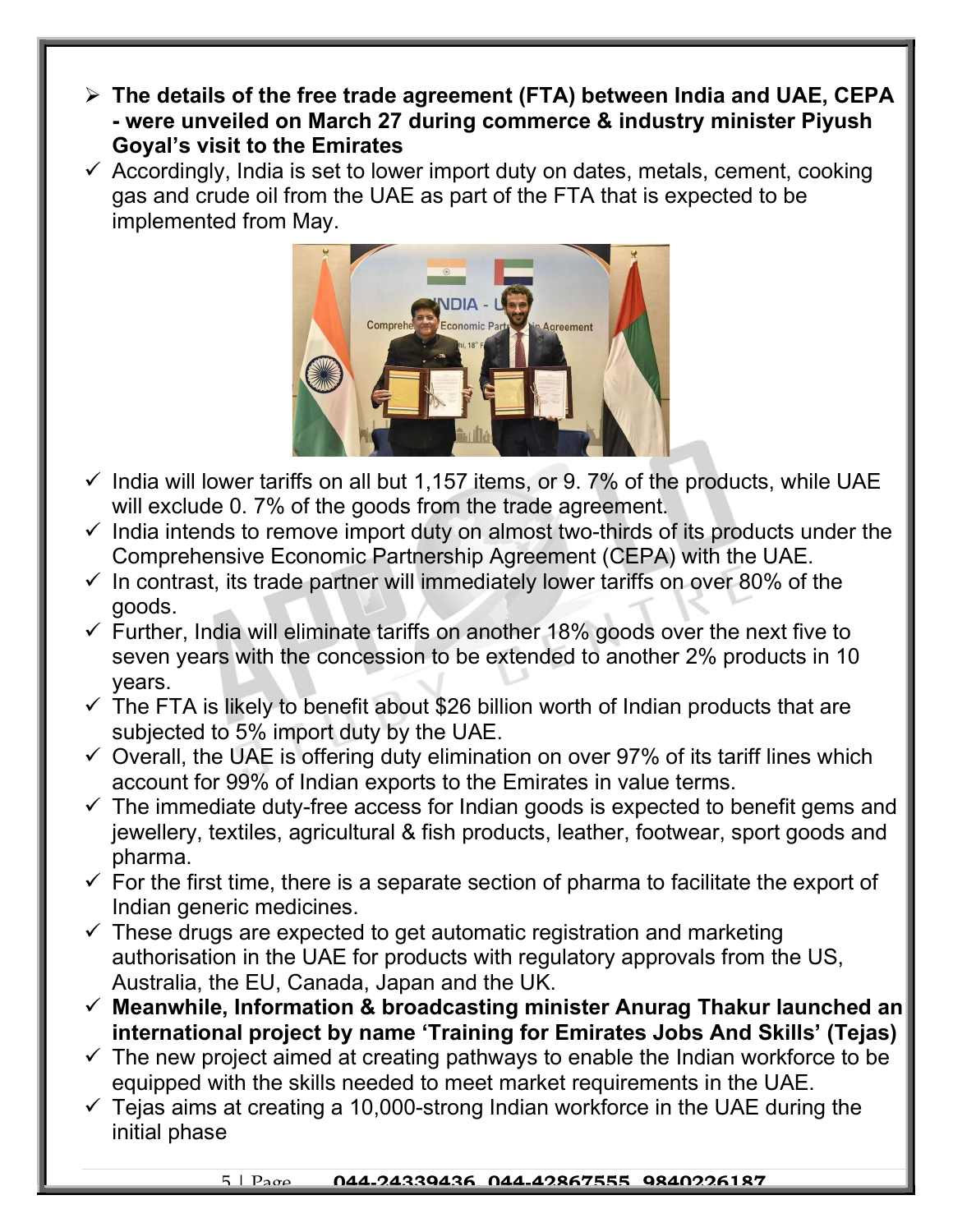### CONFERENCES & SUMMITS

 $\triangleright$  Wings India 2022, Asia's biggest civil aviation show - concluded at the Begumpet Airport on March 27, 2022



- $\checkmark$  Union Civil Aviation Minister Jyotiraditya Scindia inaugurated the aviation exhibition on March 24
- $\checkmark$  Asia's largest event on civil aviation, Wings India 2022, was jointly organised by the Ministry of Civil Aviation and FICCI
- $\checkmark$  A total of 125 international and domestic exhibitors, over 5,000 business delegates and 60,000 general visitors participated in the show
- $\checkmark$  The theme of the event is 'India@75: New Horizon for Aviation Industry'
- $\checkmark$  The Kempegowda International Airport, Bengaluru has been adjudged as the 'Best Airport' under the General Category at the Wings India 2022 Awards
	- $\checkmark$  It has also won the 'Aviation Innovation' Award from Minister of Civil Aviation, Jyotiraditya Scindia
	- $\checkmark$  Bengaluru airport was recently conferred with the 'Voice of the Customer' recognition from Airports Council International (ACI) and the Customer Obsession Award from the Confederation of Indian Industry
- $\checkmark$  The Cochin International Airport Limited (CIAL) has bagged the 'Covid champion' award at Wings India 2022
	- $\checkmark$  The airport operator was selected for the successful implementation of a meticulous project named 'Mission Safeguarding' during the pandemic time to ensure safe travel at Kochi Airport
	- $\checkmark$  CIAL handled 4.3 million passengers during 2021 and became the third largest airport in the country in the international sector.
- $\checkmark$  Meghalaya has been conferred with the 'Most Proactive State' award under 'Regional Connectivity Scheme-Priority Areas' for initiatives in promoting UDAN connectivity.
- $\checkmark$  The next Wings India show will be held at Begumpet Airport, from March 14 to 17, 2024.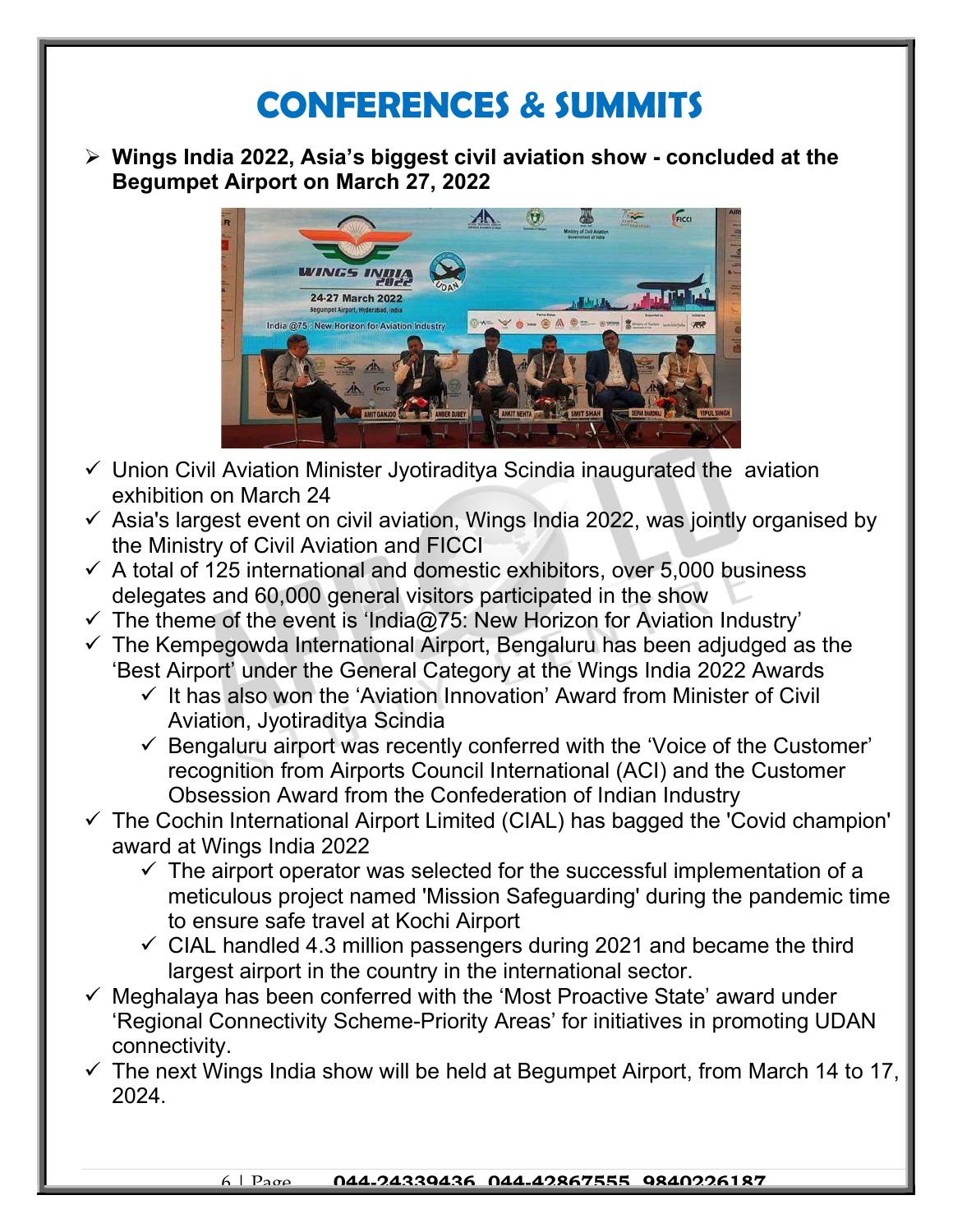### DEFENCE

 $\triangleright$  The Army version of the next-generation medium range surface-to-air missiles (MRSAMs) - was tested twice from the Chandipur integrated test range off the Odisha coast on March 27, 2022.



- $\checkmark$  The MRSAM was developed jointly with Israel to destroy hostile aircraft, helicopters, cruise missiles and drones at a range of 70km
- $\checkmark$  The flight tests of the MRSAM were conducted as part of the 'live firing trials' against high-speed aerial targets.
- $\checkmark$  The first launch was to intercept a medium-altitude target at a long range and the second was to prove the capability against a low-altitude target at short range.
- $\checkmark$  The missiles intercepted the aerial targets and destroyed them completely, registering direct hits at both the ranges
- $\checkmark$  The Army's MRSAM system, which was tested in a deliverable configuration, includes multi-function radar, mobile launcher system and other vehicles.
- $\checkmark$  The Navy and IAF have already begun inducting their MRSAMs, while the trials for the Army are currently underway.
- $\checkmark$  MRSAMs, also called the next-generation Barak-8 systems, are developed jointly by DRDO and Israel Aerospace Industries (IAI)

#### SPORTS

- $\triangleright$  P V Sindhu won the Swiss Open Super 300 badminton tournament in Basel, Switzerland on March 27
- $\checkmark$  Playing her second successive final in the tournament, Sindhu, a double Olympic medallist, defeated fourth-seeded Thai Busanan Ongbamrungphan in straight sets for her maiden Swiss Open title at the St. Jakobshalle.
- $\checkmark$  With this, Sindhu becomes the second Indian woman to win the Swiss Open after Saina Nehwal, who won it in 2011 and 2012.
- $\checkmark$  Sindhu had lost to Rio Olympic gold medallist Carolina Marin of Spain in the final in the last edition.